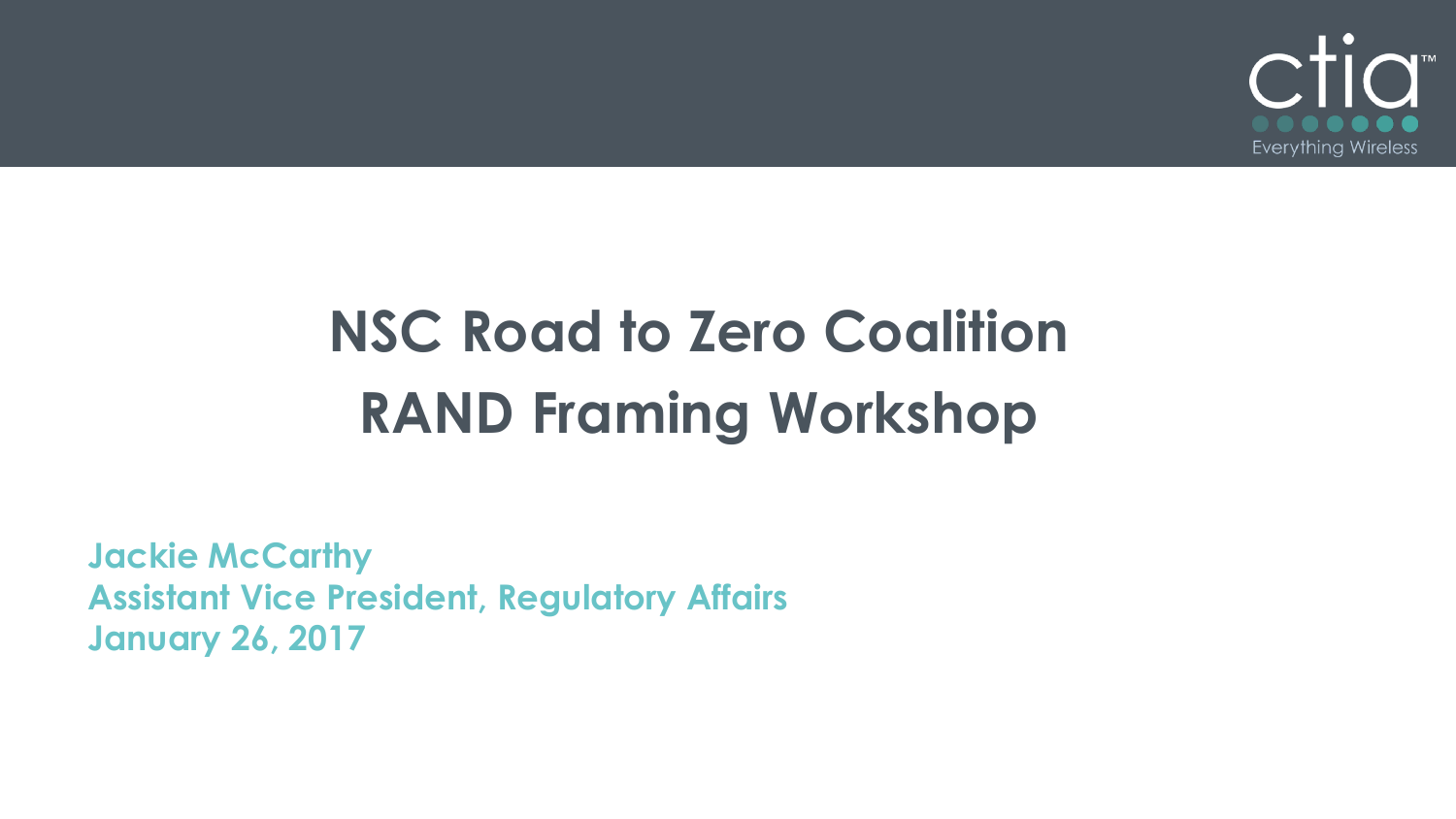## **Outline**



- About CTIA and wireless's role in connected car
- V2V/V2X Communications
- Smart City and Connected Infrastructure
- Public Safety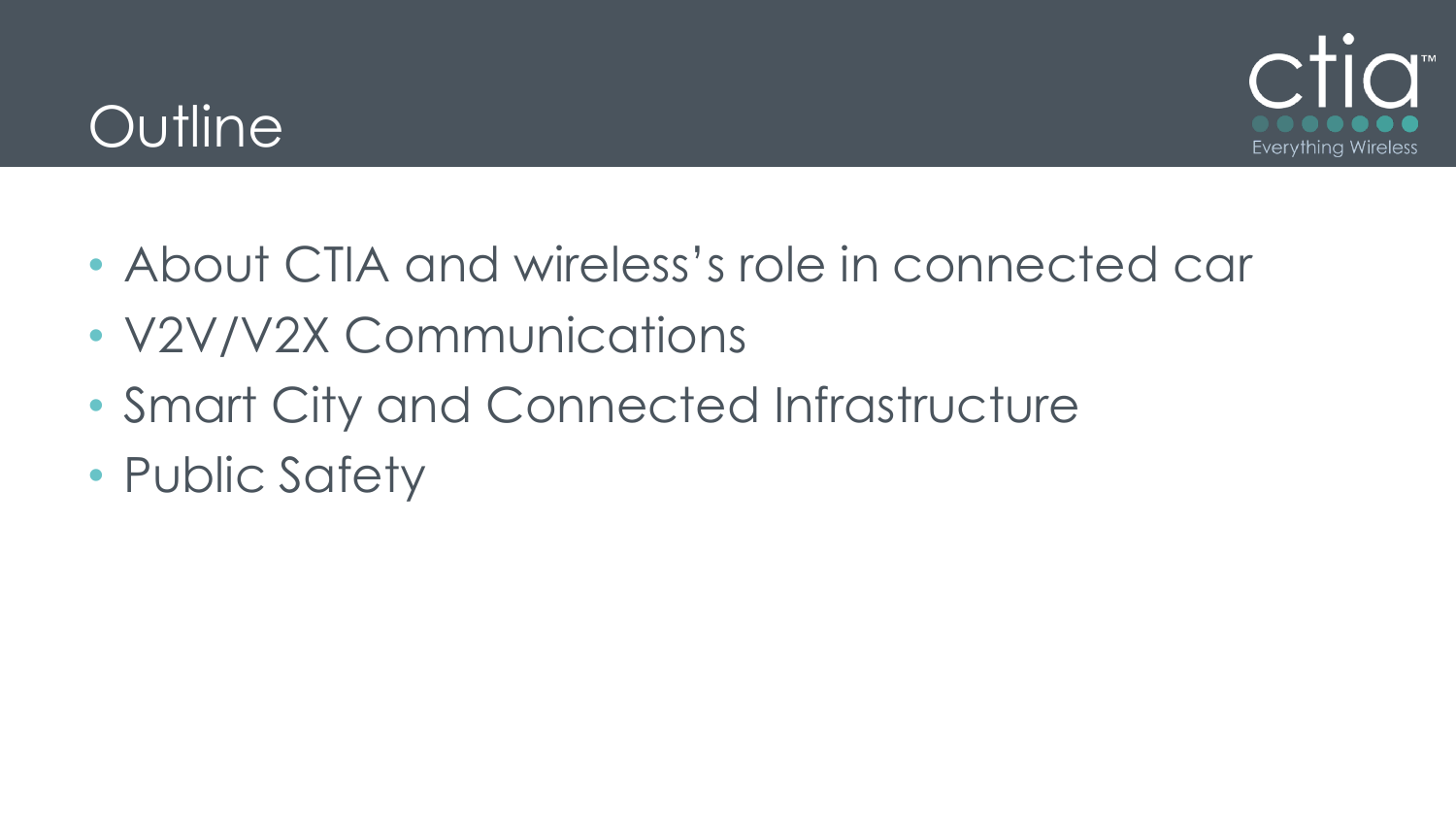

## About CTIA

- Non-profit membership association
- Advocates at all levels of government
- Coordinates industry initiatives & outreach to transportation brands and entrepreneurs
- Provides industry certification program for connected sensors and devices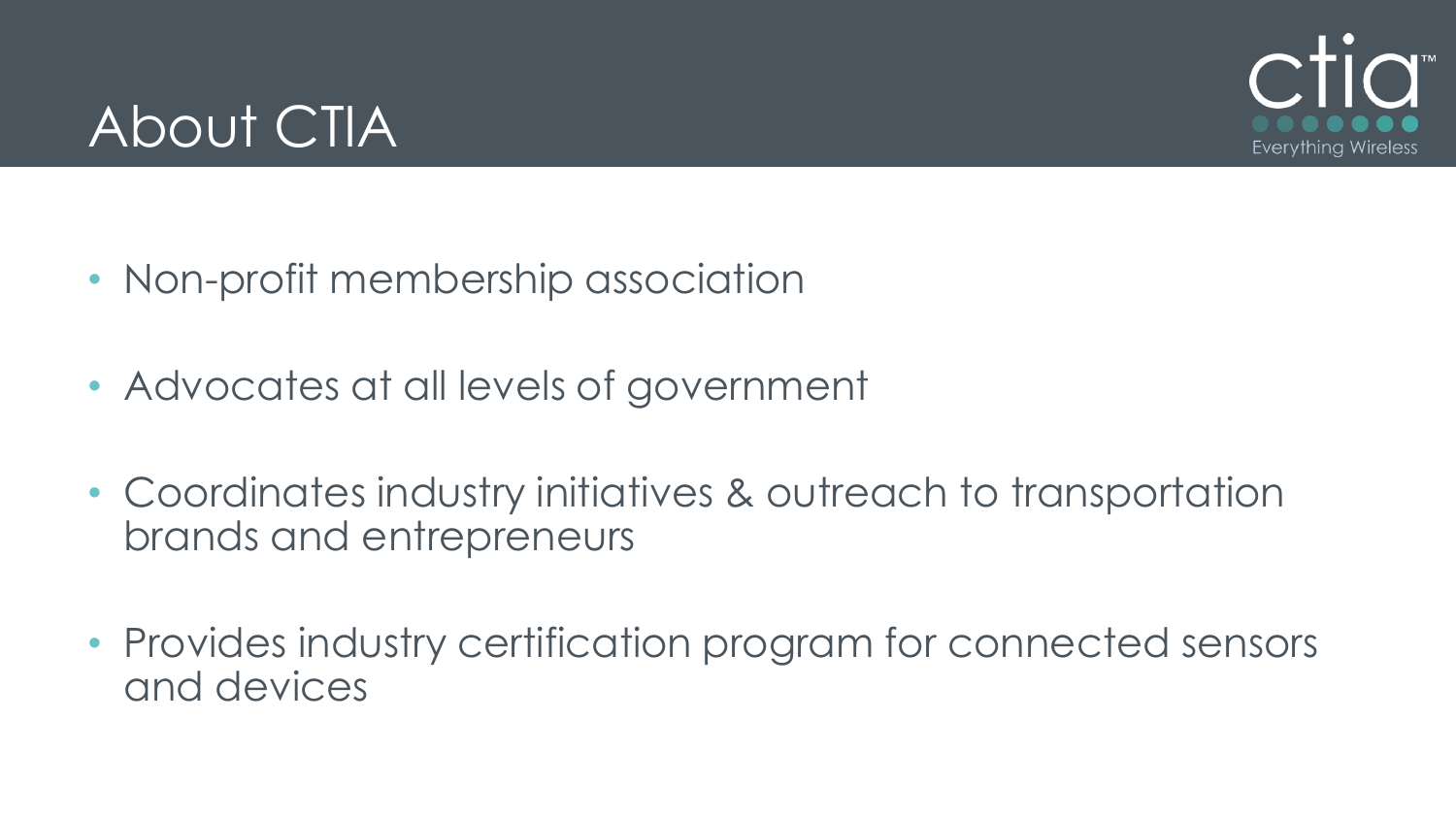## Connected Car (Onboard)



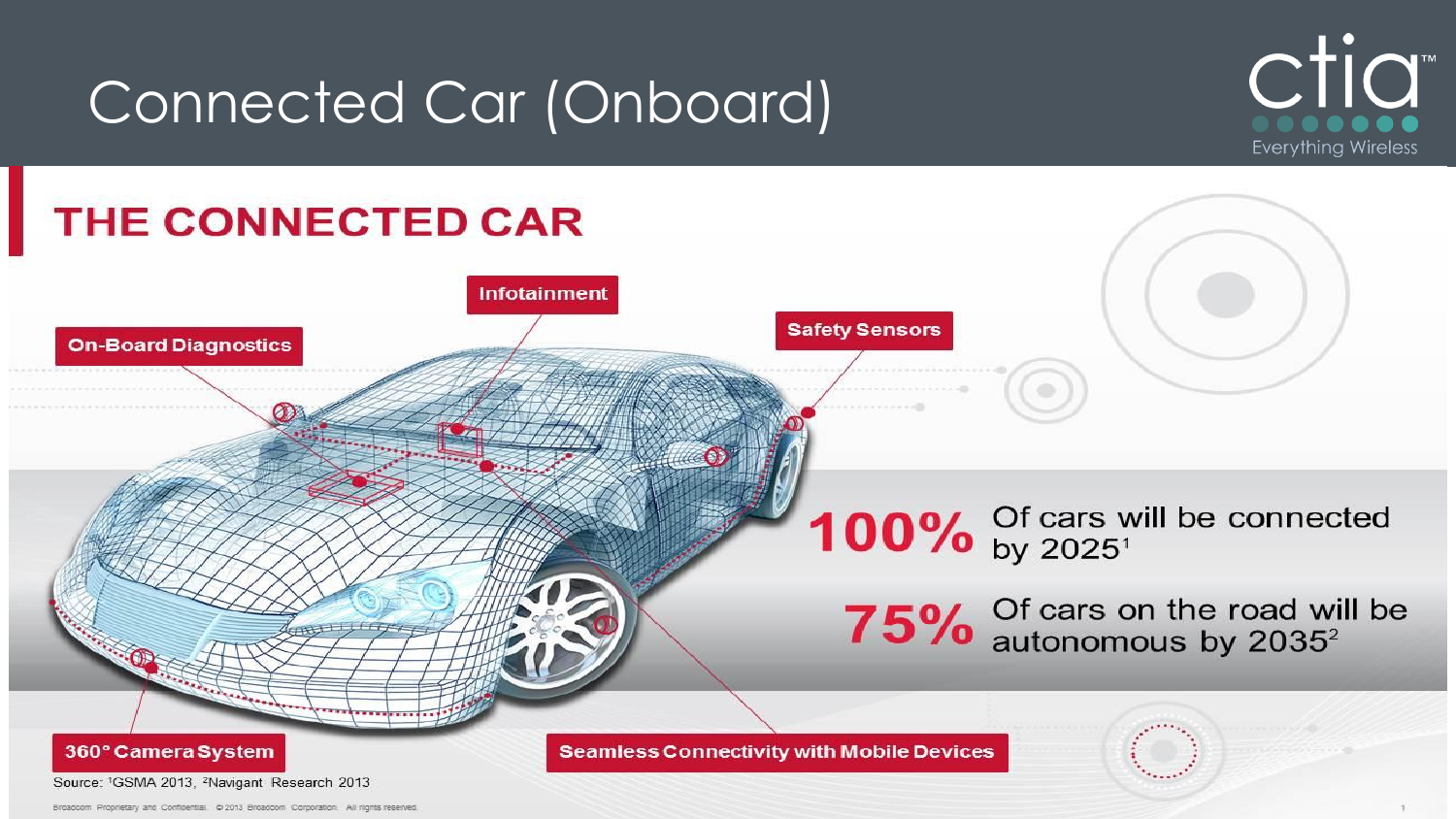

### 5G consumer benefits

# **5G** will be **very fast 5G** will be **everywhere 5G** will be **real-time** S **INTERNET<br>OF THINGS**

#### Ultra high speed data

Powers sensors and connected devices Lower latency/lag time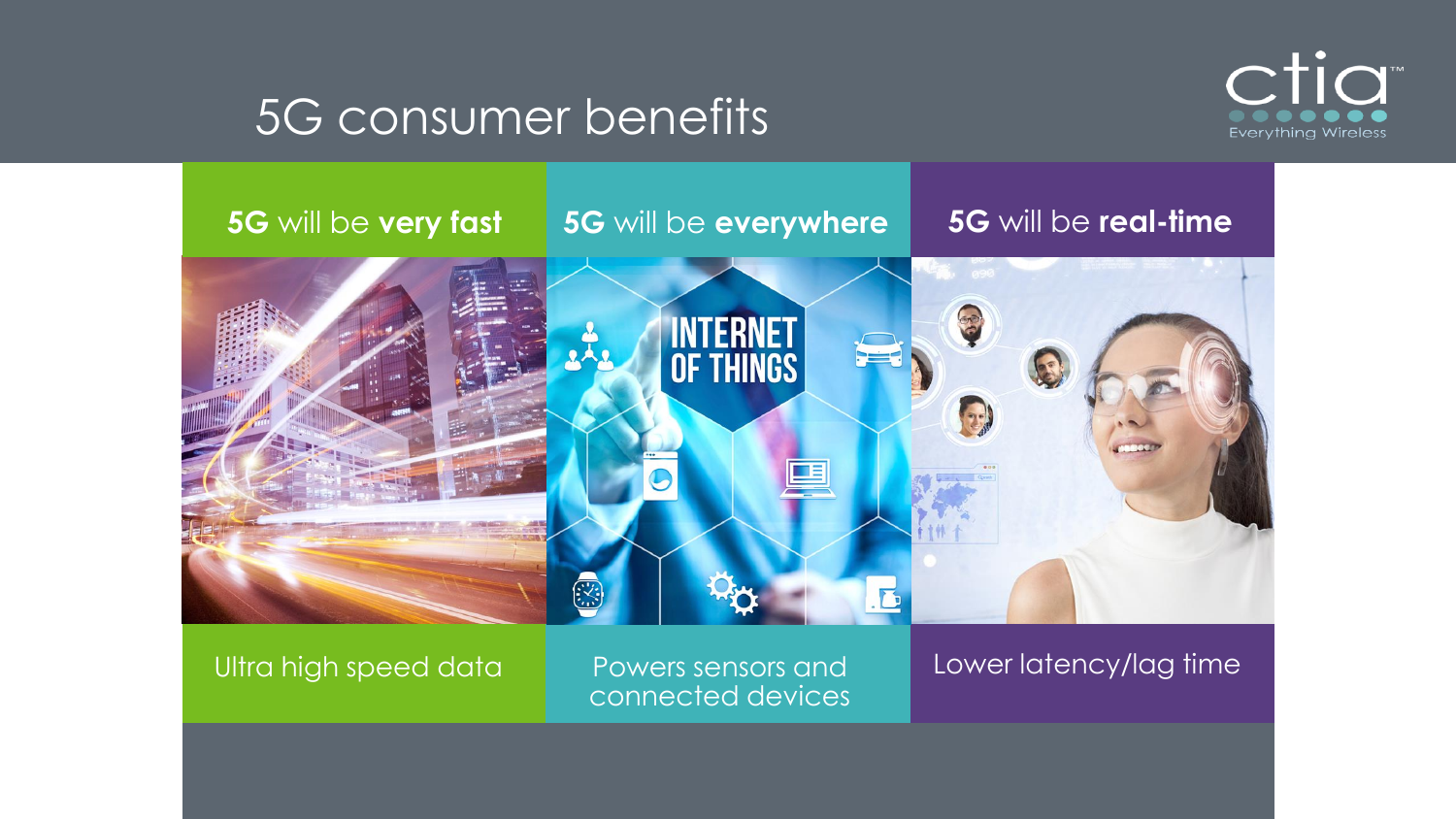



- We believe in an **"all of the above"** strategy for connected car communications (DSRC, cellular and unlicensed). Different applications will need different platforms.
- Our members are contributing to automakers' DSRC deployments(e.g., AT&T's work with [Willow Run Testing Facility a](http://www.theverge.com/ces/2017/1/4/14166534/att-self-driving-car-american-center-mobility-v2x)nd [Ford/Delphi pilot](http://www.prnewswire.com/news-releases/att-delphi-and-ford-debut-v2x-advanced-vehicle-communications-300385542.html) to extend V2V applications).
- 3GPP's release of a [Cellular V2X \(C-V2X\)](http://www.3gpp.org/news-events/3gpp-news/1798-v2x_r14) standard enhances reliability and speed of existing 4G for V2X, and supports a path to 5G. V2X powers Advanced Driver Assistance Systems (ADAS) that make monitoring/warning/braking/steering smarter.
- Cellular provides an opportunity to leverage smartphones for safetyenhancing vehicle-to-pedestrian/bicycles (e.g., [Honda/Qualcomm pilot](https://www.qualcomm.com/news/snapdragon/2015/06/16/how-snapdragon-and-honda-are-working-save-lives-smartphones).)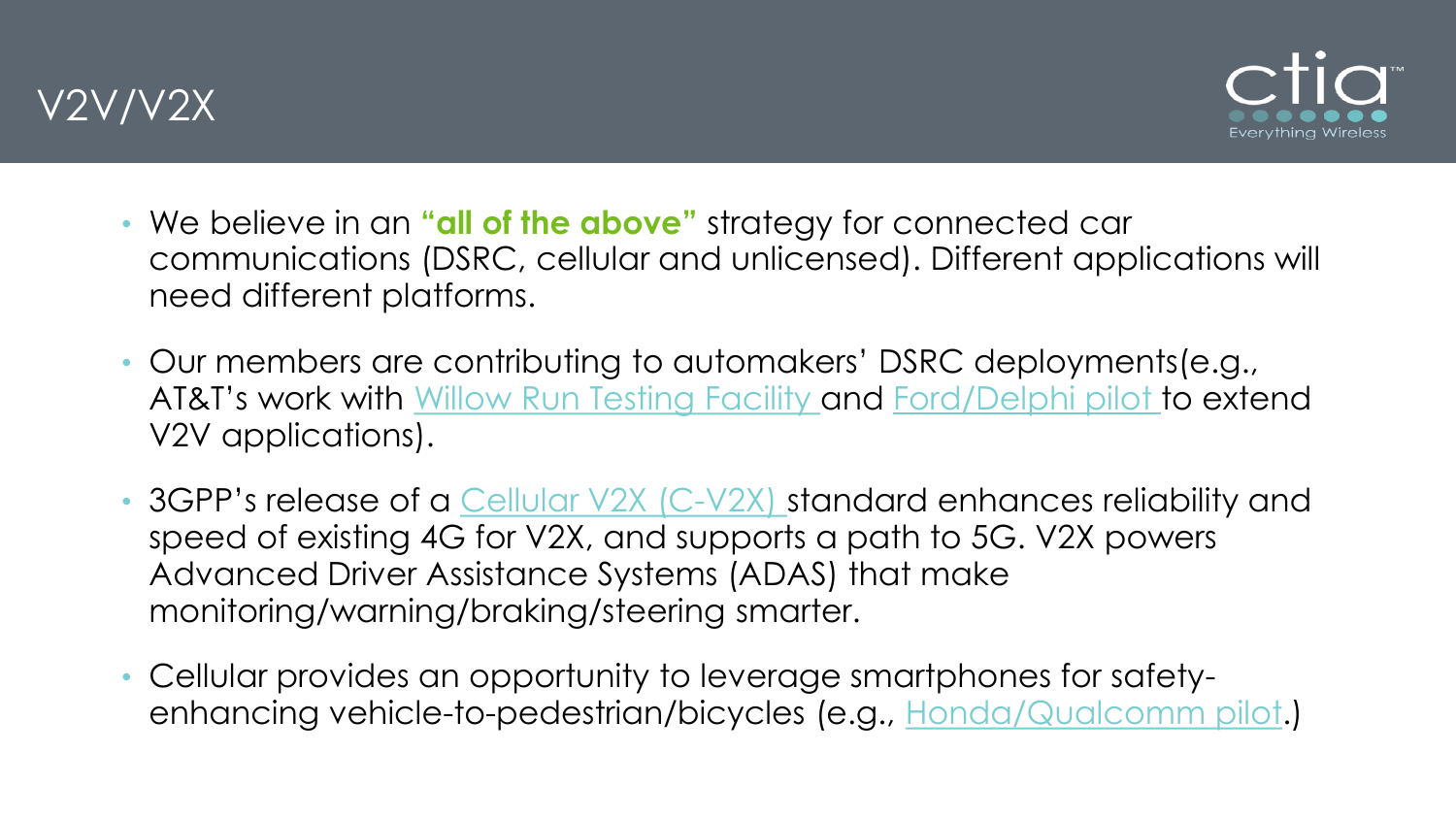

- Includes traffic lights, emergency signals, parking garage sensors, and a wider array of devices that collect real-time data and react to traffic conditions and challenges to increase safety and efficiency.
- The key attributes of 5G that will benefit Smart Cities include higher **speeds**; more **connections**; quicker, more adaptive **response times** that support timesensitive applications, such as vehicle-to-vehicle communications; and **ultralow-power connections**, such as sensors for leak detection in water mains, since, in many cases, the replacement cycle is directly related to battery life.
- Each year, over 60,000 emergency vehicles are involved in traffic accidents. Using mobile alerts, fire trucks and ambulances can alert nearby drivers when approaching (e.g., [Haas Alert pilots i](http://www.haasalert.com/V2V/blog/haas-alert-is-working-with-four-fire-departments-on-its-vehicle-to-vehicle-technology)n Chicago, Grand Rapids, Detroit and Palo Alto).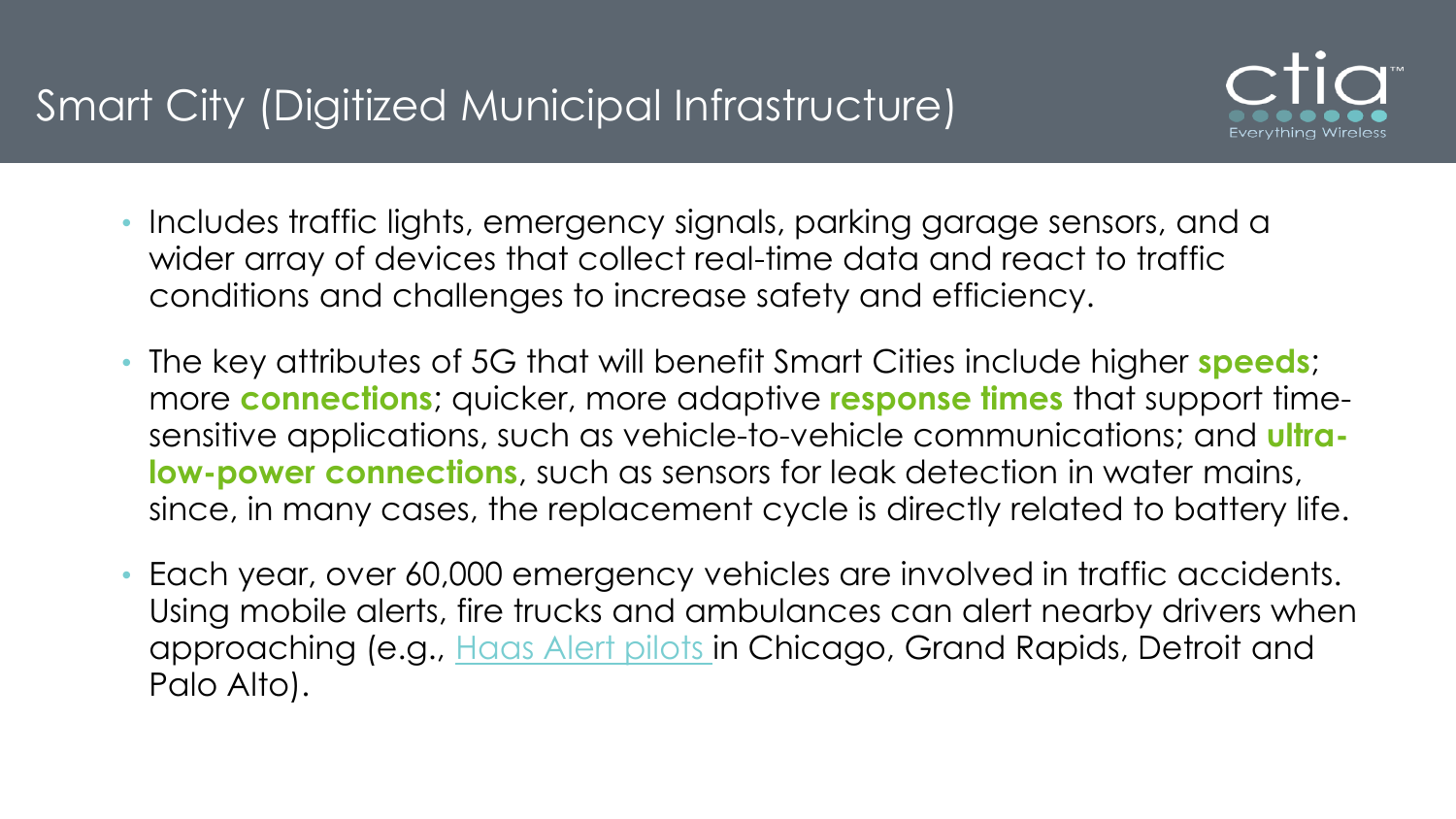#### Public Safety



- A one-minute improvement in first responder arrival times leads to an  $8\%$ [reduction in mortality. Wireless provides connectivity supporting field](https://www.ncbi.nlm.nih.gov/pubmed/22700368)  response efficacy, through which first responders can share data with response hubs to begin treatment sooner, and more effectively.
- In 2015, the Department of Homeland Security's Science & Technology Directorate launched a pilot project in Chicago to leverage 4G mobile broadband and sensors for law enforcement surveillance and response. [https://www.dhs.gov/sites/default/files/publications/Chicago-LTE\\_v2-508.pdf](https://www.dhs.gov/sites/default/files/publications/Chicago-LTE_v2-508.pdf)
- Wireless empowers trained first responders to assist when an emergency occurs nearby (e.g., [PulsePoint](http://www.pulsepoint.org/) app, improving bystander CPR response rates).